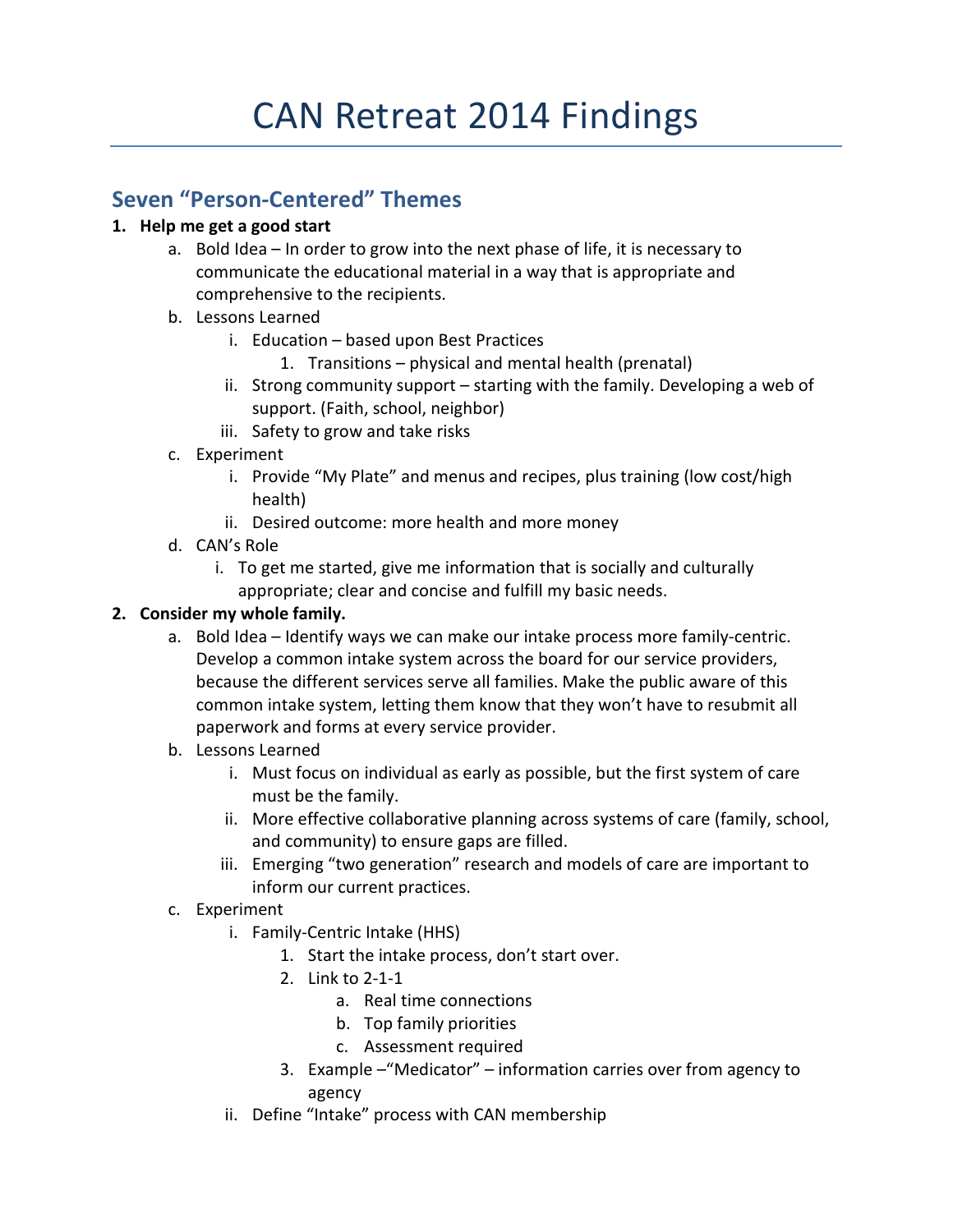- d. CAN's Role
	- i. Identify and share best practices from family-centered service providers locally and beyond—that might be implemented by individual-centered providers.

### **3. Provide services where I am.**

- a. Bold Idea Mobility Capability, Person Centered, Strength-Based Language and Services/Supports
- b. Lessons Learned
	- i. Wellness Navigators at medical hubs and in the community to link medical and social services
	- ii. Use a variety of communication modalities to adjust for learning styles, culture, and language!
	- iii. Adequate transportation systems that are easy to access in community
- c. Experiment
	- i. Mobile/trailer 211. One contact point. Volunteers continuity
- d. CAN's Role
	- i. Accessibility to current assets of services in the area. Being open minded about assets such as libraries, education, churches, etc.
	- ii. Accessibility includes creating mobility to services to follow highly movable communities, such as immigrants, refugees, language, education barriers.

#### **4. Develop a system that works for me.**

- a. Bold Idea Develop a supportive system that empowers culturally competent uber case managers/navigators to empower individuals to define their needs and works or fits their family/community.
- b. Lessons Learned
	- i. Strength based to fit a…
	- ii. …me to we (en lak ech)…
	- iii. …to focus on preventative care (culture of belonging and mutual benefit).
- c. Experiment
	- i. One Stop Shop to access services and supports, including housing, child care, jobs, language, medical care, mental health, social services, transportation, job skill training, and cultural supports.
- d. CAN's Role
	- i. Define "ME" and "SYSTEM" and host conversations to find out what "ME" needs from the "SYSTEM."

#### **5. Empower me to improve my community.**

- a. Bold Idea Place based asset maps bring together neighborhood residents and assets to define "community" and how they want to improve their "community." How can residents and assets work together to achieve goals, including identifying need to access outside resources? Can include education, training, social supports, etc., to improve community.
- b. Lessons Learned
	- i. The ability to improve community depends upon strength of the family unity and where people are in the hierarchy of needs – this influences the definition of community. Stronger families enable people to move from nuclear family to broader community.